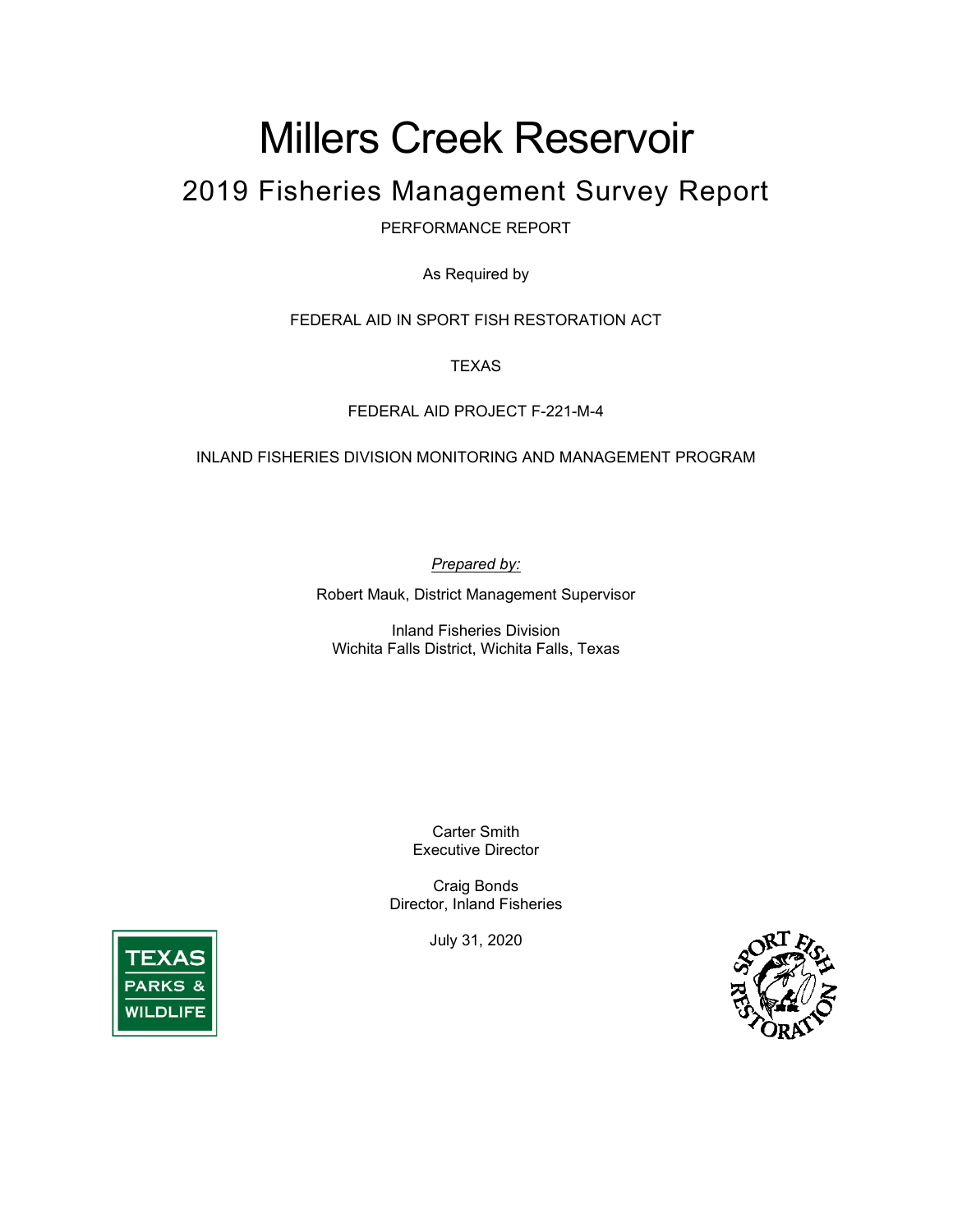# **Contents**

<span id="page-1-0"></span>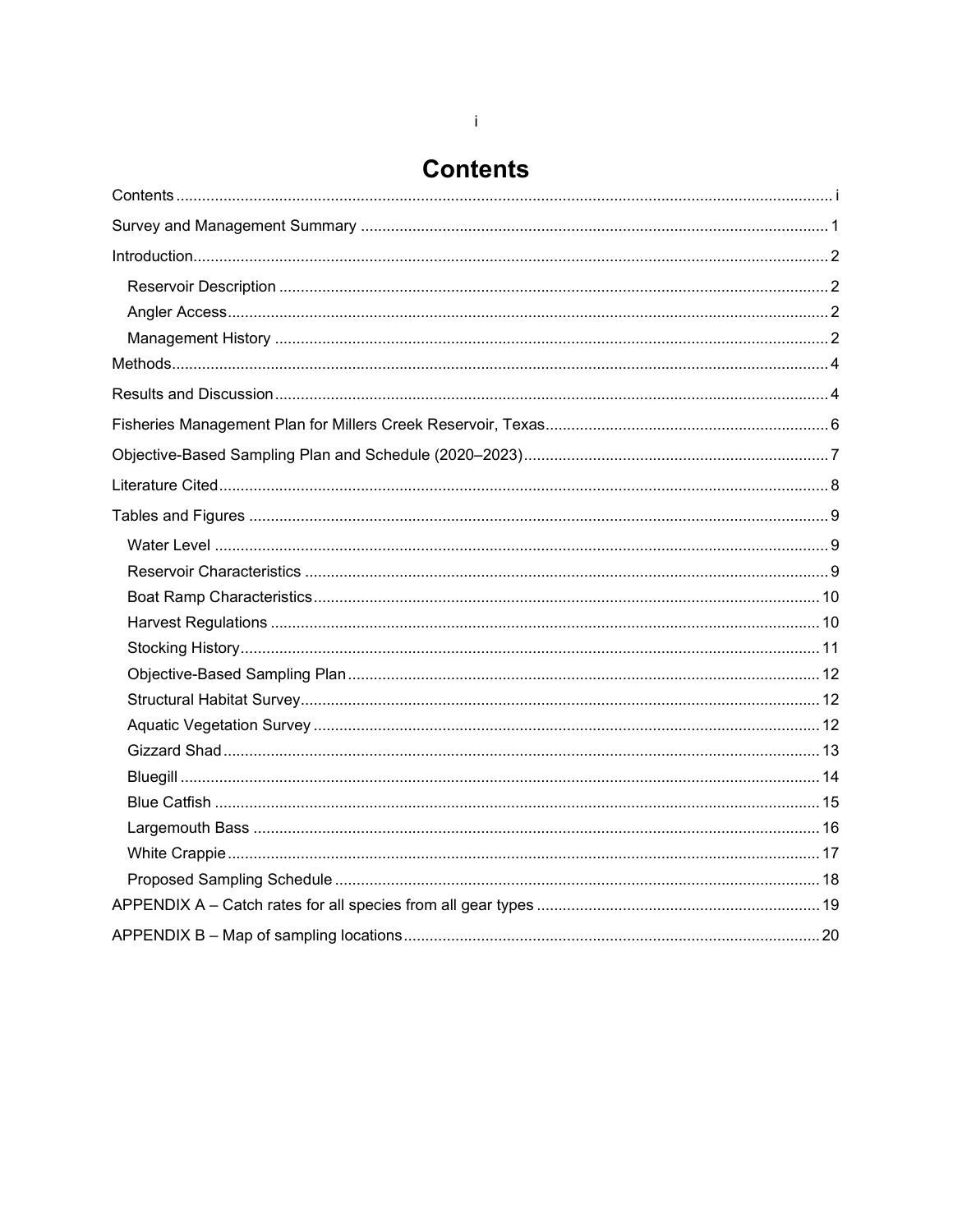# **Survey and Management Summary**

<span id="page-2-0"></span>Fish populations in Millers Creek Reservoir were surveyed in 2017-2019 using electrofishing, lowfrequency electrofishing, and trap netting. Historical data are presented with the 2017-2020 data for comparison. This report summarizes the results of the surveys and contains a management plan for the reservoir based on those findings.

**Reservoir Description:** Millers Creek is a 1,794-acre impoundment located in Baylor County on Millers Creek in the Brazos River Basin approximately 77 miles southwest of Wichita Falls, Texas. The reservoir was completed in 1974 and is owned and operated by the North Central Texas Municipal Water Authority in Munday, Texas. The shoreline habitat consists of natural and rocky shoreline. Shoreline and boat access are adequate.

**Management History**: Important sport fish include White Bass, Largemouth Bass, White Crappie, and catfish. The management plan from the 2016 survey report included ceasing the stocking of Palmetto Bass because of lack of fishing pressure targeting them. Florida Largemouth Bass were last stocked in 2016 in response to the reservoir refilling after a severe drought.

#### **Fish Community**

- **Prey species:** Electrofishing catch rate of Gizzard Shad was very high, and most of the shad were available as prey to most sport fish. Electrofishing catch rate of Bluegill was above the historical average, but all were 6-inches long or less.
- **Catfishes:** The Blue Catfish population was surveyed using low-frequency electrofishing for the first time and found an abundant population with many sub-legal length fish soon to recruit into the fishery. There was also many legal-length Blue Catfish available to anglers. Channel Catfish and Flathead Catfish were present in the reservoir, but the populations were not examined because of the coronavirus pandemic and concerns for workers safety.
- **Temperate basses:** White Bass and Palmetto Bass were present in the reservoir, but the population was not surveyed because of the coronavirus pandemic and concerns for workers safety.
- **Largemouth Bass:** Largemouth Bass abundance was at the historical average catch rate for the reservoir. Good numbers of legal-length bass were sampled with good body condition.
- **White Crappie:** The White Crappie abundance estimate was near the historical average with legal-size fish available to anglers. Body condition was considered excellent.

**Management Strategies**: Collect data on trophy-sized Largemouth Bass from volunteer reporting program and a 2021 spring Largemouth Bass only electrofishing survey. Inform the public about the negative impacts of aquatic invasive species. Conduct general monitoring low-frequency electrofishing, electrofishing, and trap net survey in 2023. Access and vegetation surveys will be conducted in 2023.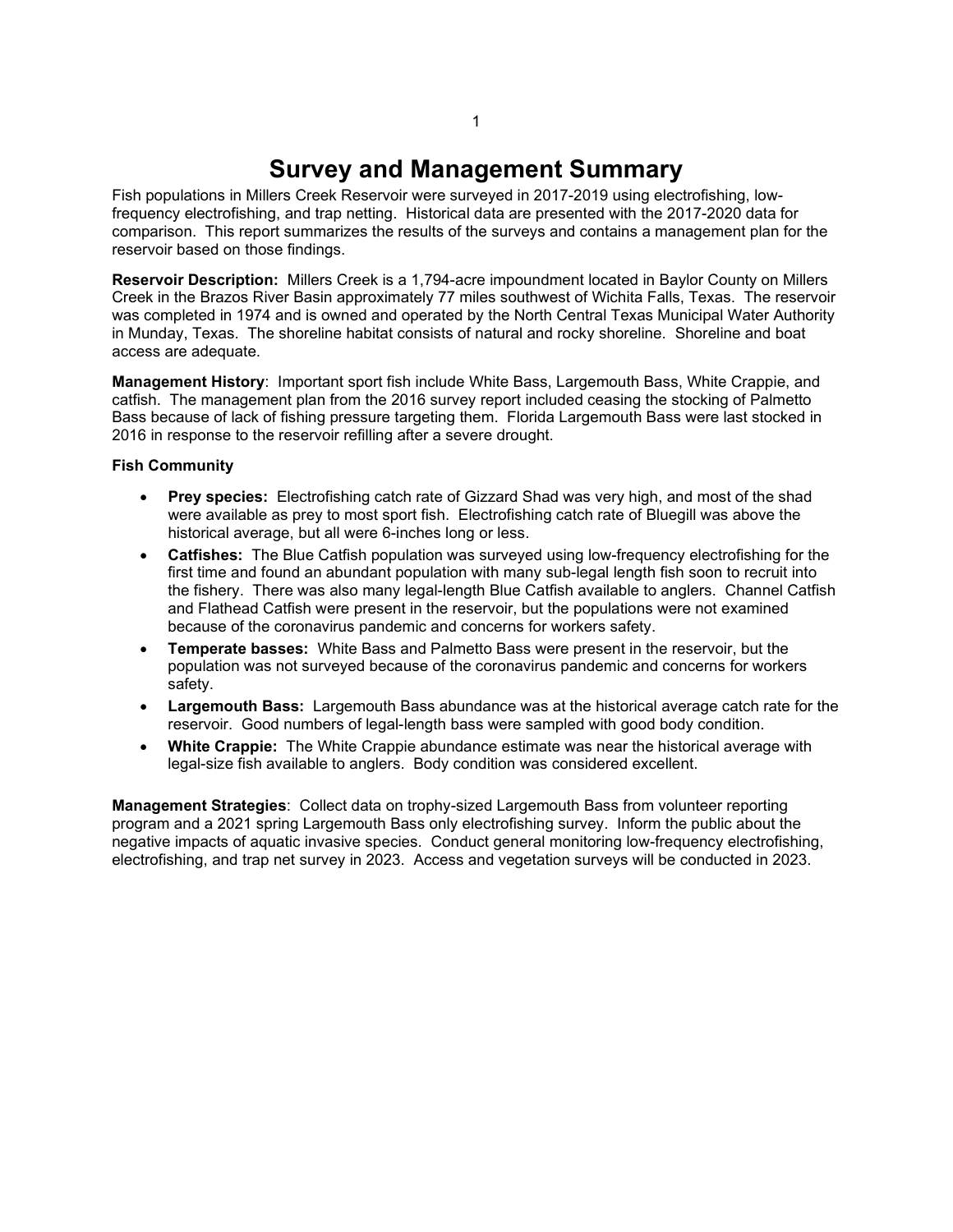## **Introduction**

<span id="page-3-0"></span>This document is a summary of fisheries data collected from Millers Creek Reservoir in 2017-2020. The purpose of the document is to provide fisheries information and make management recommendations to protect and improve the sport fishery. While information on other fishes was collected, this report deals primarily with major sport fishes and important prey species. Historical data are presented with the 2019- 2020 data for comparison.

### Reservoir Description

<span id="page-3-1"></span>Millers Creek Reservoir is a 1,794-acre impoundment constructed in 1974 on Millers Creek. It is located in Baylor County approximately 77 miles southwest of Wichita Falls and is operated and controlled by North Central Texas Municipal Water Authority. Primary uses include municipal water supply and recreation. Maximum depth is 46 feet, mean depth when full is 14 feet, and conductivity in July 2019 was 659 uS/cm. Habitat consisted of natural or rocky shoreline. Reservoir elevation was above capacity during the survey work, recovering from a 4.5 year-long drought which lowered the water level nearly 23 feet (Figure 1). Other descriptive characteristics for Millers Creek are in Table 1.

### Angler Access

<span id="page-3-2"></span>Millers Creek Reservoir has one public boat ramp and no private boat ramps. Additional boat ramp characteristics are in Table 2. Shoreline access is excellent with much of the north bank accessible to shoreline anglers and a fishing dock located near the public ramp.

### Management History

<span id="page-3-3"></span>**Previous management strategies and actions:** Management strategies and actions from the previous survey report (Mauk and Lang 2016) included:

1. Cease stocking Palmetto Bass into Millers Creek Reservoir because of low angler effort.

**Action:** Stocking requests for Palmetto Bass ceased in 2017; however, hatchery surplus fry were stocked in 2017. No requests have been made nor are future requests planned.

2. Millers Creek Reservoir is recognized as an excellent angling destination with many anglers traveling to the reservoir from outside the district. News releases on the reservoir published in the local newspaper were not available to the target audience, which was those living outside the district, that utilize the reservoir.

**Action:** Sent news releases to the Lubbock area news outlets and kept the Millers Creek Reservoir webpage up to date. Also publicized Millers Creek on the district's Facebook page.

3. Invasive species is a concern throughout Texas so we must always remind our constituents including the managing authorities, the public, and the media about the possibility of infestations and work with them to minimize the threat.

**Action:** Publicized the threat through presentations and the media. Maintained signage at the boat ramp to remind users of the threat invasives pose.

**Harvest regulation history:** Sport fish species in Millers Creek Reservoir have always been managed with statewide regulations. Current regulations are found in Table 3.

**Stocking history:** Millers Creek Reservoir had been stocked frequently with Palmetto Bass since 1980 though stocking requests for this species ended in 2017. Florida Largemouth Bass fingerlings were stocked in 2016 following a severe drought that negatively impacted the population. The complete stocking history is in Table 4.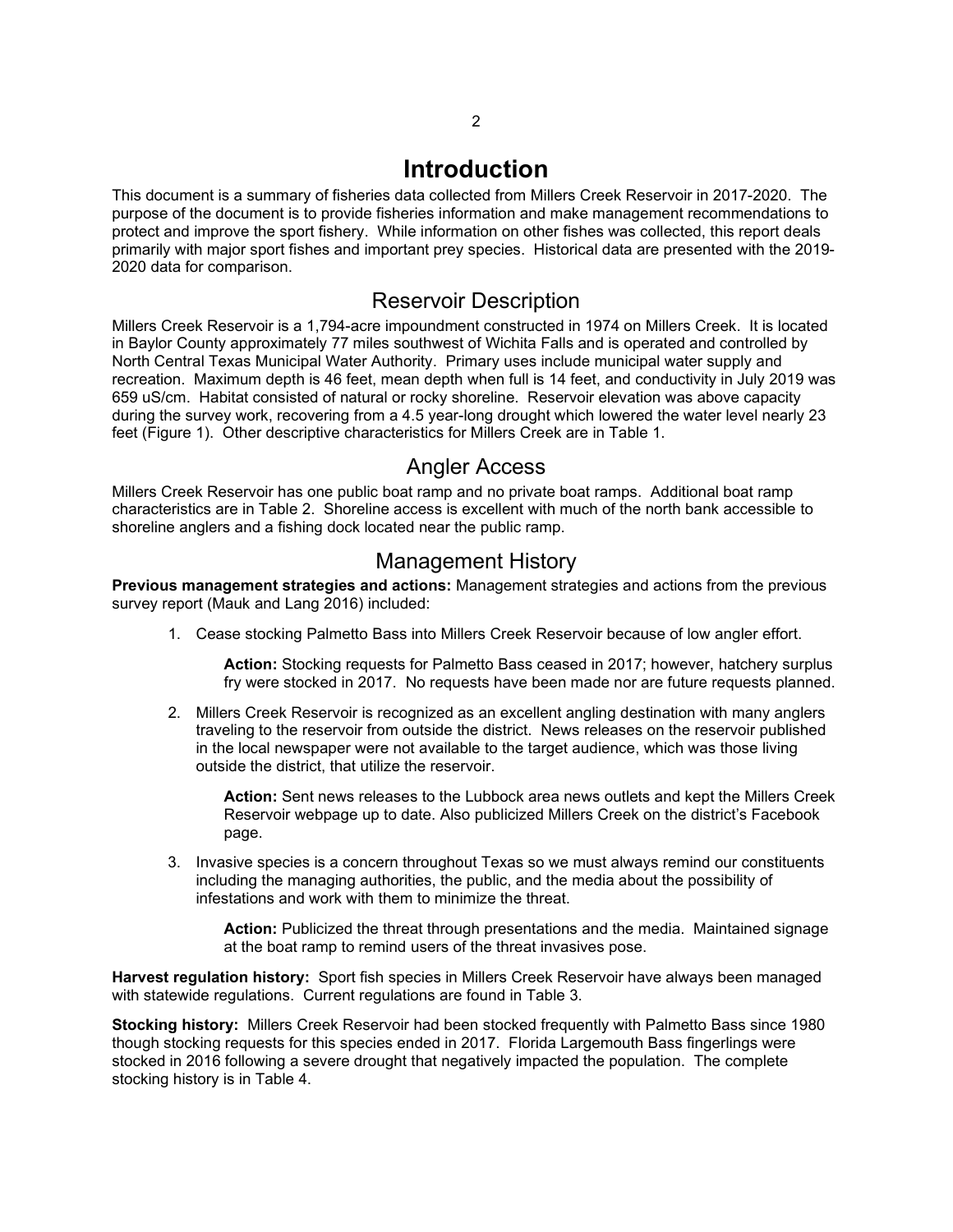**Vegetation/habitat management history:** Millers Creek has no significant vegetation management history. Noxious vegetation has not been observed at the reservoir. Artificial structures were placed around the public fishing pier in 2019.

**Water transfer:** Water is not transferred from the reservoir except through the North Central Texas Municipal Water Authority pump station. Water is pumped to the treatment plant from the reservoir for local municipalities. No interbasin transfers are known to exist.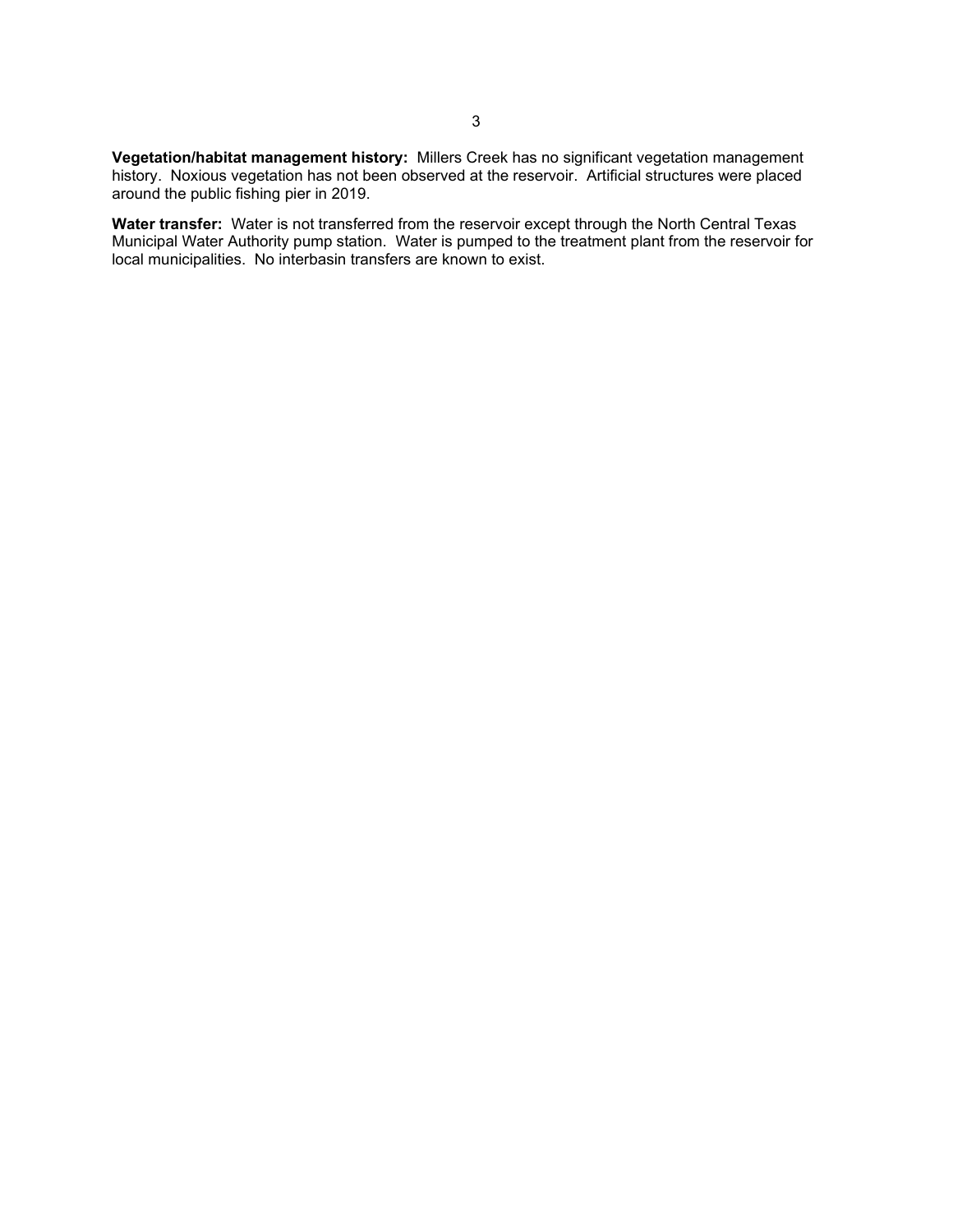# **Methods**

<span id="page-5-0"></span>Surveys were conducted to achieve survey and sampling objectives in accordance with the objectivebased sampling (OBS) plan for Millers Creek Reservoir (Mauk and Lang 2016). Primary components of the OBS plan are listed in Table 5. All survey sites were randomly selected, and all surveys were conducted according to the Fishery Assessment Procedures (TPWD, Inland Fisheries Division, unpublished manual revised 2017).

**Electrofishing** – Largemouth Bass, sunfishes, Gizzard Shad, and Threadfin Shad were collected by electrofishing (1 hour at 12, 5-min stations). Catch per unit effort (CPUE) for electrofishing was recorded as the number of fish caught per hour (fish/h) of actual electrofishing.

**Trap netting** – Crappie were collected using trap nets (5 net nights at 5 stations). CPUE for trap netting was recorded as the number of fish caught per net night (fish/nn).

**Low-frequency electrofishing** – Blue Catfish were collected by low-frequency electrofishing at 10 stations. The minimum duration of electrofishing at each station was 3 minutes. CPUE for electrofishing was recorded as the number of fish caught per hour (fish/h) of actual electrofishing.

**Statistics** – Sampling statistics (CPUE for various length categories), structural indices [Proportional Size Distribution (PSD), terminology modified by Guy et al. 2007], and condition indices [relative weight (W*r*)] were calculated for target fishes according to Anderson and Neumann (1996). Palmetto Bass PSD was calculated according to Dumont and Neely (2011). Index of Vulnerability (IOV) was calculated for Gizzard Shad (DiCenzo et al. 1996). Standard error (SE) was calculated for structural indices and IOV. Relative standard error (RSE = 100 X SE of the estimate/estimate) was calculated for all CPUE and creel statistics.

**Habitat** – A structural habitat survey was conducted in 2015. Vegetation surveys were conducted every four years during 2003–2019. Habitat was assessed with the digital shapefile method (TPWD, Inland Fisheries Division, unpublished manual revised 2017).

<span id="page-5-1"></span>**Water level** – Source for water level data was the United States Geological Survey (USGS 2020).

## **Results and Discussion**

**Habitat:** A habitat survey was last completed in 2015 (Mauk and Lang 2016) and consisted primarily of natural or rocky shoreline (Table 6). Native emergent vegetation was present, but coverage was < 0.1% of the reservoir's surface area (Table 7).

**Prey species:** Electrofishing catch rate of Gizzard Shad was 1,024.0/h, an increase over the 2017 (855.0) and 2015 (266.0/hr) surveys. Index of Vulnerability (IOV) for Gizzard Shad was considered good, being nearly identical to the 2017 survey, indicating that 87% of Gizzard Shad were available to existing predators (Figure 2). Total CPUE of Gizzard Shad was above the historical average (805.8/hr) and the reservoir typically has a high abundance of Gizzard Shad (Figure 2). Electrofishing catch rate of Bluegill was 186.0/h. Total CPUE of Bluegill (186.0/hr) in 2019 was higher than previous total CPUE from surveys in 2017 (12.0./hr) and 2015 (92.0/hr). Both, the 2015 and 2017 abundance were significantly lower than the historical average because the reservoir had recently filled after years of drought, which had lowered the elevation by 23 feet. The size structure of the population continued to be dominated by small individuals (Figure 3).

**Blue Catfish:** A low-frequency electrofishing survey was conducted in 2019 to examine the Blue Catfish population. This is the first survey of its kind performed at this reservoir. The resulting CPUE of 462.0/hr was considered good (Figure 4). The majority of the catfish were below the legal length of 12-inches indicating many fish could recruit into the fishery. A good size range of legal length catfish were also sampled, ranging from 3-28 inches. Body condition was considered adequate as measured by Wr with values ranging from 80-90 across most inch groups. Catfish are a popular species to target at the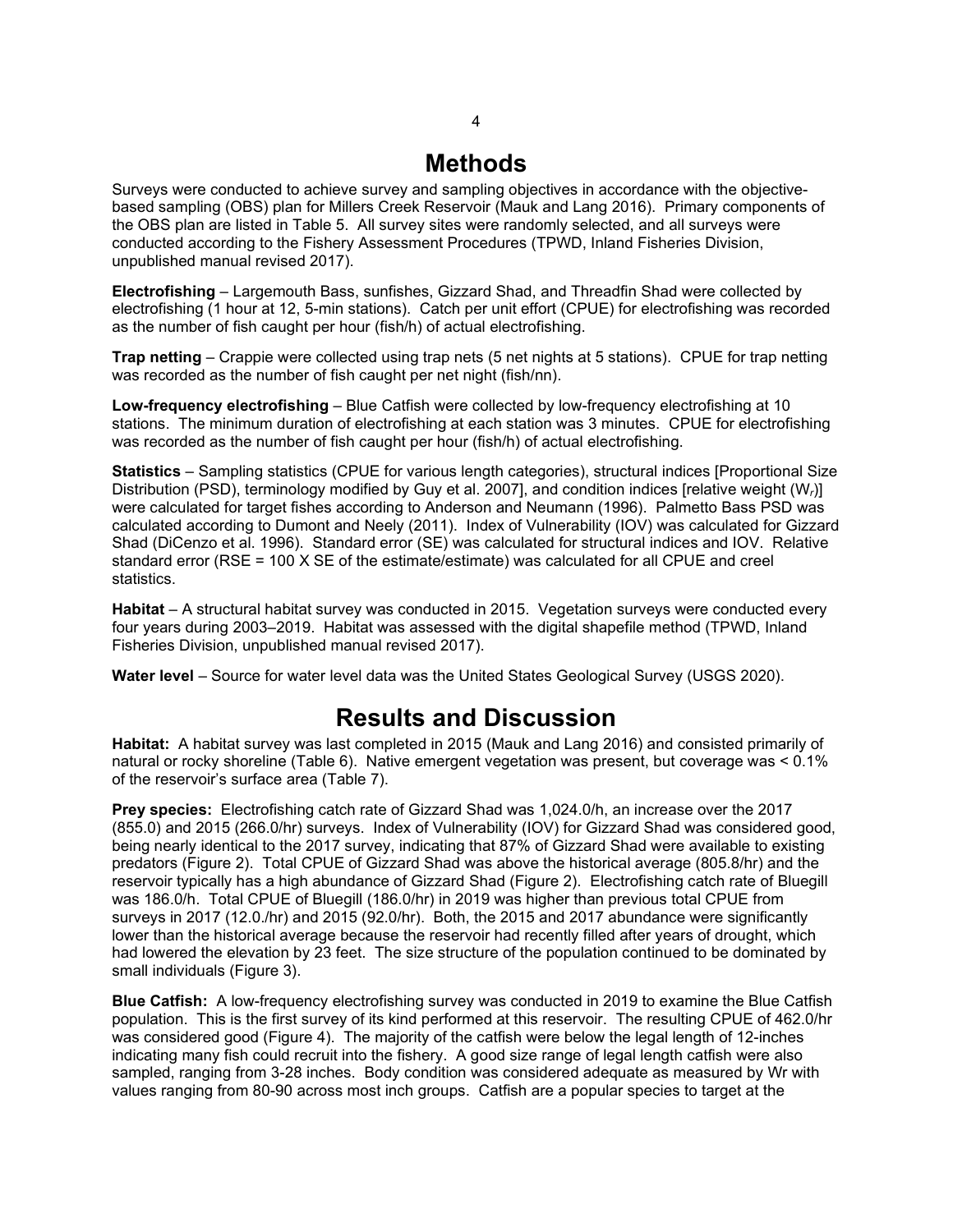reservoir and the Blue Catfish population is becoming more popular as the population continues to grow after being introduced in 1990.

**Channel Catfish:** A planned gill net survey was not completed due to the coronavirus pandemic. The safety of the public and our employees was deemed more important than the data that would have been collected. Channel Catfish are present in the reservoir as evidenced by fish being captured in a trap net and others observed during the electrofishing survey.

**White Bass:** A planned gill net survey was not completed due to the coronavirus pandemic. The safety of the public and our employees was deemed more important than the data that would have been collected. White Bass are present as evidenced by observed them during the electrofishing survey.

**Palmetto Bass:** A planned gill net survey was not completed due to the coronavirus pandemic. The safety of the public and our employees was deemed more important than the data that would have been collected. During 2019, anecdotal reports from anglers of Palmetto Bass catch and harvest have been received by the office. Requests for Palmetto Bass ended after 2016 (Mauk and Lang 2016) because of a lack of targeted effort for the species. However; hatchery surplus fry were stocked in 2017.

**Largemouth Bass:** The electrofishing catch rate of Largemouth Bass was 49.0/h in 2019, lower than the 90.0/hr in 2017 which was the highest CPUE recorded for the reservoir and came after a 2015 stocking (Figure 5). The 2019 CPUE was about the average CPUE (48.0/hr) throughout the survey years. PSD was high (85), indicating a good portion of the stock length bass were above quality length of 12-inches. Body condition was considered good to excellent as measured by Wr with values ranging from 90-110 across most inch groups. This is similar to 2017 (range 93-121), especially for bass 14 inches or greater (Figure 5). It would indicate that there was plenty of prey species of edible size for the predators and that the reservoir could possibly maintain a larger population of bass. The 2019 Gizzard Shad abundance was quite high and with the cessation of Palmetto Bass stocking, competition for Gizzard Shad should lessen. This should result in Largemouth Bass continuing to exhibit excellent body condition.

**White Crappie:** The trap net catch rate of White Crappie was 43.8/nn in 2019, a decrease from 2015 (90.0/nn; Figure 6). The 2015 CPUE consisted of mainly three-inch crappie with few legal length fish, the result of the reservoir having just refilled resulting in successful reproduction. The CPUE of >10-inch crappie in 2019 (9.6/nn) increased since the previous survey in 2015 (1.9/nn). The increase in abundance of legal-length fish could be argued to be more important than the decrease in total CPUE. The PSD increased from 20 in 2015 to 70 in 2019 further indicating a more balanced size structure of crappie in 2019 (Figure 12). Mean Wr ranged from 92 to 109 with all legal length crappie exhibiting W*r*'s over 100 in 2019 (Figure 6).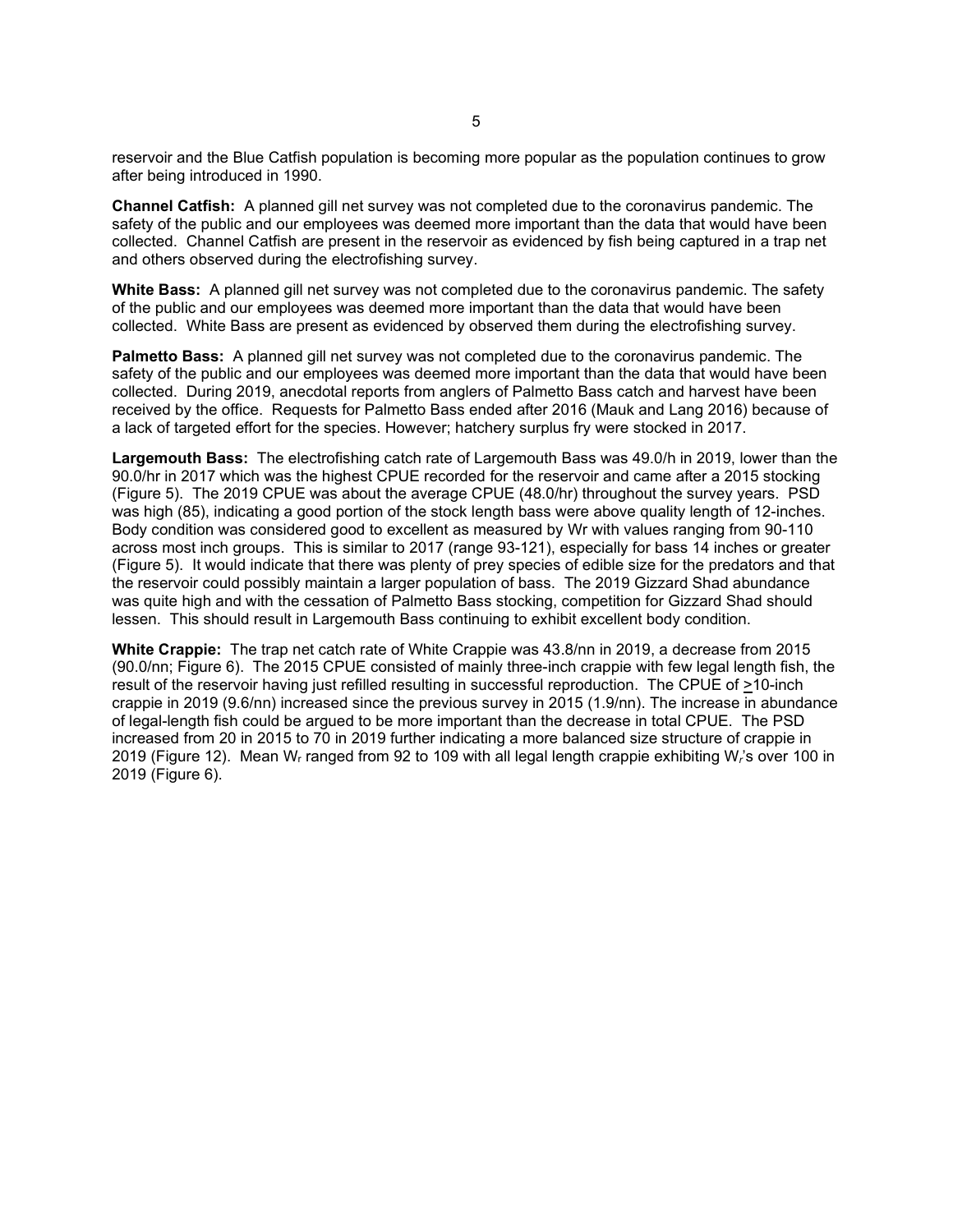## <span id="page-7-0"></span>**Fisheries Management Plan for Millers Creek Reservoir, Texas**

Prepared – July 2020

**ISSUE 1:** Previous creel surveys have determined that most anglers utilizing the reservoir travel from outside the district, specifically Amarillo and Lubbock areas. Promoting angling at this reservoir within the district has been mostly unsuccessful in increasing angling effort.

#### MANAGEMENT STRATEGIES

- 1. Continue targeting the Lubbock and Amarillo areas with news releases regarding the excellent fishing opportunities to be found at the reservoir.
- 2. Promote Millers Creek Reservoir fisheries on districts Facebook.
- **ISSUE 2:** Largemouth Bass are a popular species with anglers at the reservoir but collecting data on larger size bass (>8 lbs.) using standardized electrofishing and creel surveys has been ineffective. Anecdotally, anglers report catching big bass but as to actual proof of their presence, we only have a 2004 reservoir record of over 11 lbs.

#### MANAGEMENT STRATEGIES

- 1. Collect data on trophy-sized Largemouth Bass from volunteer reporting ShareLunker program and promote Sharelunker program to increase participation.
- 2. Conduct an additional 2021 spring Largemouth Bass only electrofishing survey to attempt to collect data on larger size bass.
- **ISSUE 3:** Many invasive species threaten aquatic habitats and organisms in Texas and can adversely affect the state ecologically, environmentally, and economically. For example, zebra mussels (*Dreissena polymorpha*) can multiply rapidly and attach themselves to any available hard structure, restricting water flow in pipes, fouling swimming beaches, and plugging engine cooling systems. Giant salvinia (*Salvinia molesta*) and other invasive vegetation species can form dense mats, interfering with recreational activities like fishing, boating, skiing, and swimming. The financial costs of controlling and/or eradicating these types of invasive species are significant. Additionally, the potential for invasive species to spread to other river drainages and reservoirs via watercraft and other means is a serious threat to all public waters of the state.

#### MANAGEMENT STRATEGIES

- 1. Cooperate with the controlling authority to post appropriate signage at access points around the reservoir.
- 2. Educate the public about invasive species through the use of media and the internet.
- 3. Make a speaking point about invasive species when presenting to constituent and user groups.
- 4. Keep track of (i.e., map) existing and future inter-basin water transfers to facilitate potential invasive species responses.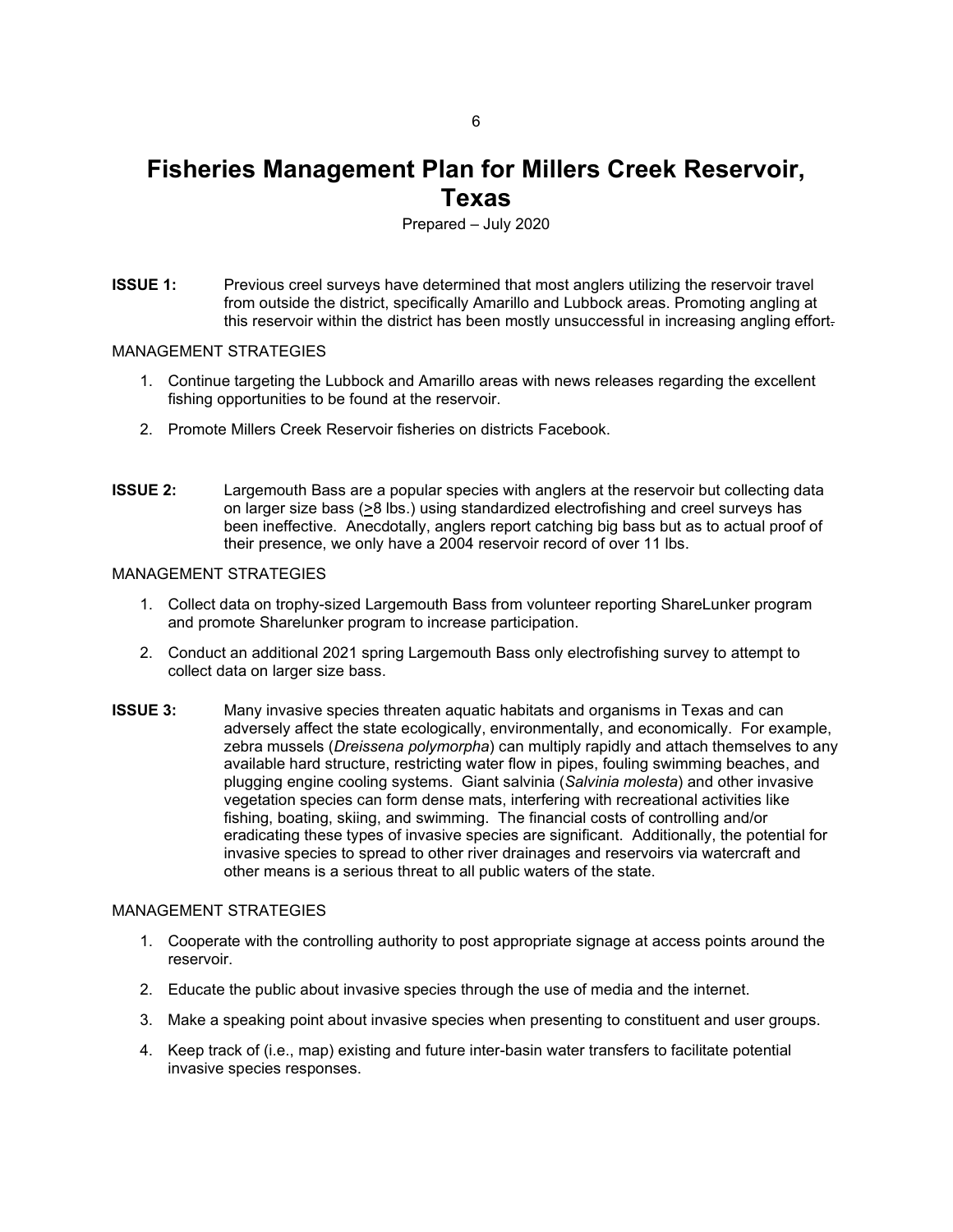# <span id="page-8-0"></span>**Objective-Based Sampling Plan and Schedule (2020–2023)**

Sport fish, forage fish, and other important fishes

Sport fishes in Millers Creek Reservoir have historically included Blue Catfish, Channel Catfish, Flathead Catfish, White Bass, Palmetto Bass, Largemouth Bass, and White Crappie. The primary forage species has been Bluegill and Gizzard Shad.

#### Negligible fisheries

Requested Palmetto Bass stockings ceased four years ago (though an excess fry stocking did occur in 2017) and they are considered a negligible species. White Bass are present, but not targeted by many with a moderate abundance (historical average of 3.2/nn). Channel Catfish have historically been present but in low abundance in gill net surveys (CPUE 0.2/nn in 2016, historical average of 1.4/nn).

#### Survey objectives, fisheries metrics, and sampling objectives

**Largemouth Bass:** Abundance was considered average in the electrofishing survey completed in 2019. To attempt to collect data on larger size bass, an additional spring Largemouth Bass only electrofishing survey will occur in 2021 with the goal of collecting data on larger size bass. The objective of the 2023 electrofishing survey will be general monitoring of this fishery, sampling 12 random sites to collect a meaningful estimate of CPUE with CPUE-S RSE <25 with no additional sampling if RSE is not achieved. This amount of sampling has historically been enough to achieve this objective. Fifty stock-length bass will be collected to examine size structure. All stock-length bass will be measured and weighed for relative weight analysis. In 2023, a mean length at age category 2 analysis will be completed collecting 13 Largemouth Bass between the lengths of 13.0 to 14.9 inches in length. Thirty bass for genetic analysis will also be collected since it was last completed in 2011 and the reservoir was greatly impacted by the drought that ended in 2015.

**Bluegill and Gizzard Shad:** These species will be collected while electrofishing for Largemouth Bass and the objective is general monitoring. Survey objectives are general monitoring of abundance with a goal of a meaningful CPUE estimate with CPUE-S RSE < 25. Collection of 50 fish for size structure estimate and Gizzard Shad IOV will also be completed. If objectives are not met, no additional electrofishing will occur except that expended for Largemouth Bass.

**White Crappie:** White Crappie will be surveyed using 7 random trap net sites in 2023, this is an increase of two nets over the 2019 survey to improve CPUE estimate by targeting CPUE-S RSE <25. It will also allow size structure and body condition estimates to be made by collecting  $\geq 50$  stock-size crappie to be. No extra sampling will occur if objectives are not met. All stock-length crappie will be measured and weighed for relative weight analysis. Thirteen crappie between 9.0 to 10.9 inches in length will be collected for category 2 age and growth analysis.

**Blue Catfish:** Low-frequency electrofishing was first completed in 2019 and captured a good length frequency of Blue Catfish. It also resulted in the capture of more individuals than gill net surveys have historically (10.9/nn). It is recommended to continue monitoring the Blue Catfish population with the use of low-frequency electrofishing. Survey objectives are general monitoring of abundance with a goal of a meaningful CPUE estimate with CPUE-S RSE < 25. This was attained in the 2019 survey with 10 sites, so it is recommended to continue survey work with 10 random sites. Collection of 50 stock-length catfish for size structure estimate will also be an objective. All stock-length and greater will be measured and weighed for relative weight reporting.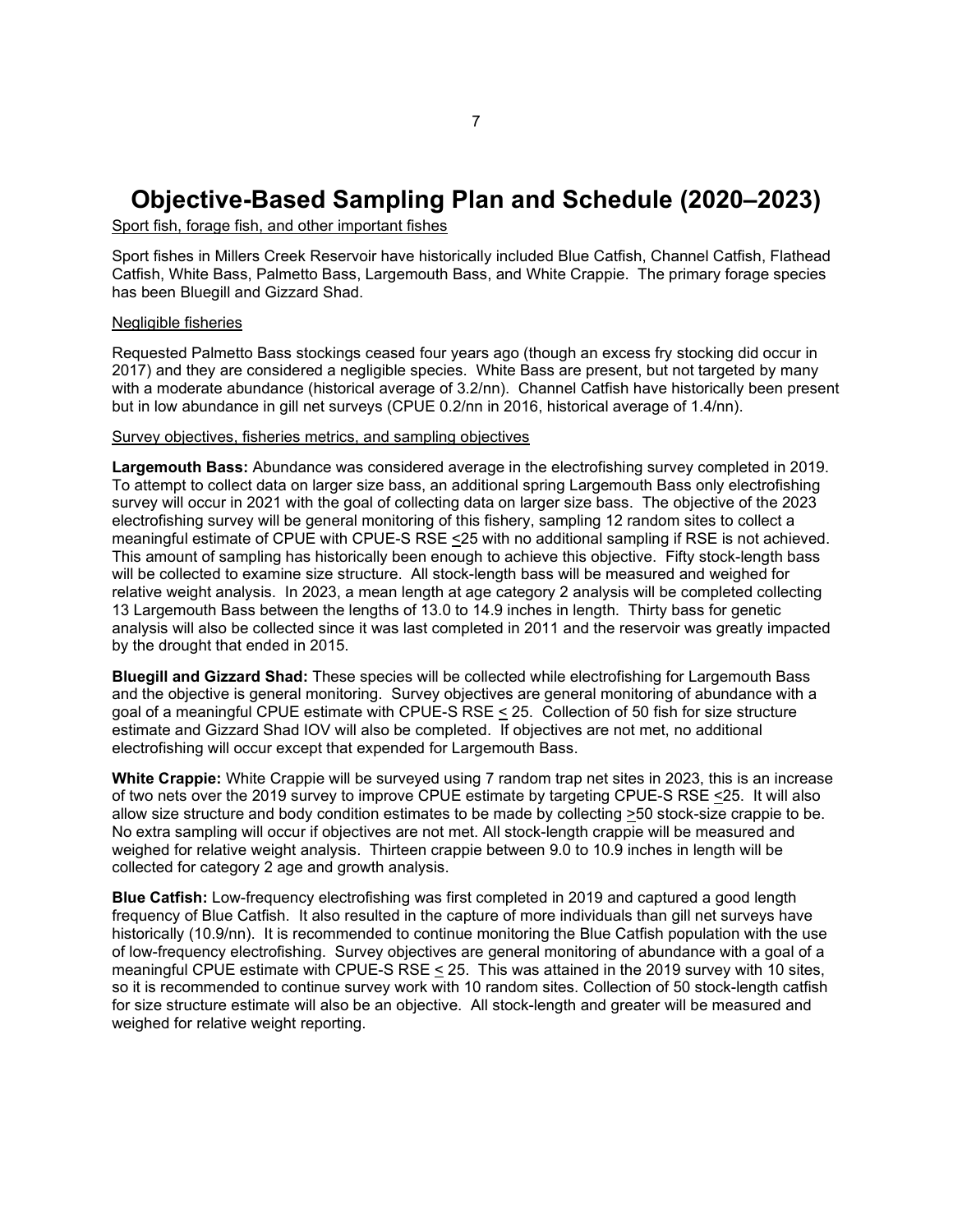### **Literature Cited**

- <span id="page-9-0"></span>Anderson, R. O., and R. M. Neumann. 1996. Length, weight, and associated structural indices. Pages 447-482 in B. R. Murphy and D. W. Willis, editors. Fisheries techniques, 2nd edition. American Fisheries Society, Bethesda, Maryland.
- DiCenzo, V. J., M. J. Maceina, and M. R. Stimpert. 1996. Relations between reservoir trophic state and Gizzard Shad population characteristics in Alabama reservoirs. North American Journal of Fisheries Management 16:888-895.
- Dumont, S. C., and B. C. Neely. 2011. A proposed change to Palmetto Bass proportional size distribution length categories. North American Journal of Fisheries Management 31: 722-725.
- Guy, C. S., R. M. Neumann, D. W. Willis, and R. O. Anderson. 2007. Proportional size distribution (PSD): a further refinement of population size structure index terminology. Fisheries 32(7): 348.
- Mauk, R., and T. Lang. 2016. Millers Creek Reservoir, 2015 fisheries management survey report. Texas Parks and Wildlife Department, Federal Aid Report F-221-M-6, Austin.
- United States Geological Society (USGS). 2020. National water information system: Web interface. Available:<http://waterdata.usgs.gov/tx/nwis> (July 2020).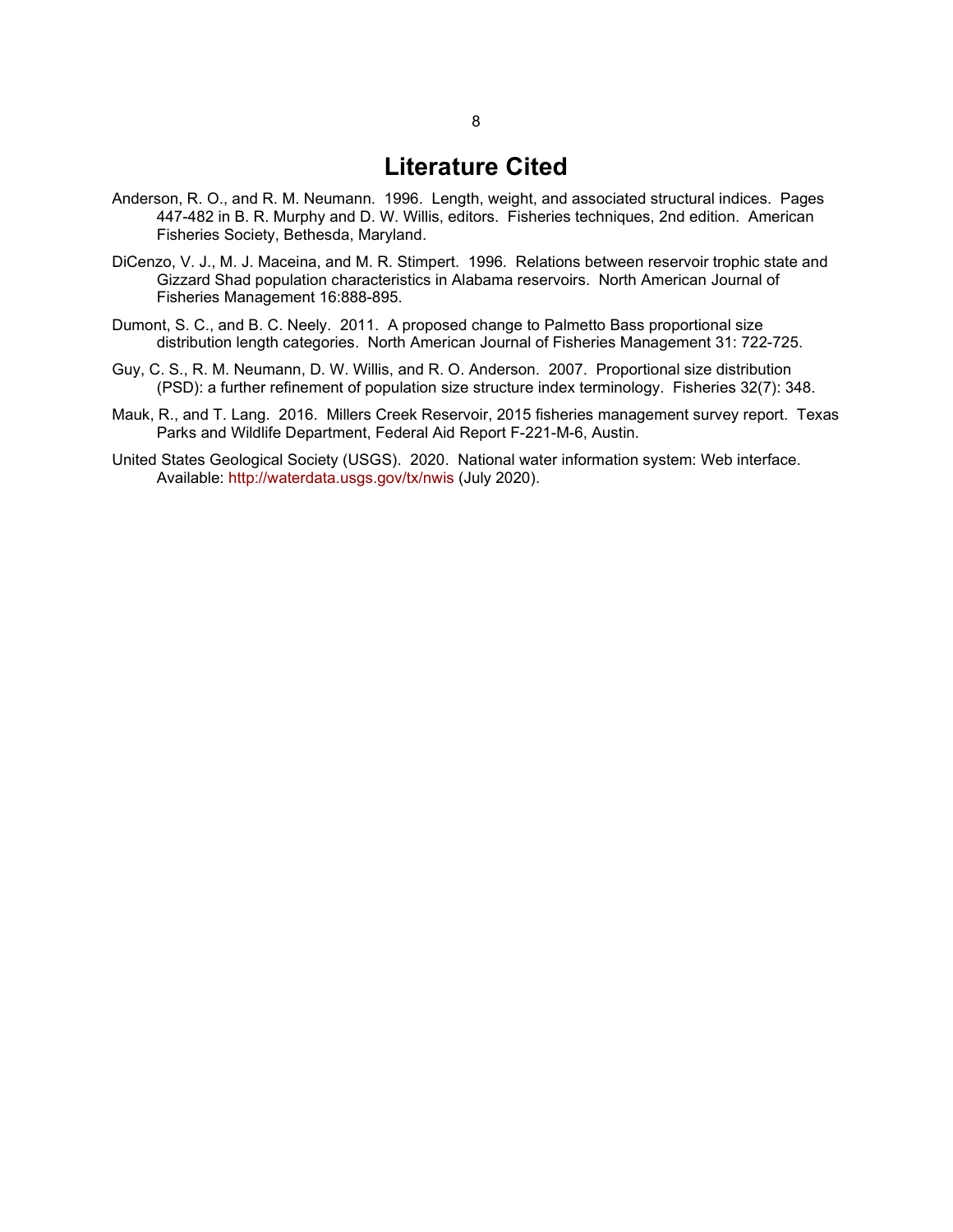**Tables and Figures**

<span id="page-10-1"></span><span id="page-10-0"></span>

Figure 1. Monthly water level elevations in feet above mean sea level (MSL) recorded for Millers Creek Reservoir, Texas*.* The dashed line indicates the conservation pool elevation (1,333.9 ft. above MSL).

|  | Table 1. Characteristics of Millers Creek Reservoir, Texas. |  |  |  |  |
|--|-------------------------------------------------------------|--|--|--|--|
|--|-------------------------------------------------------------|--|--|--|--|

| Description                                   |  |  |  |
|-----------------------------------------------|--|--|--|
| 1974                                          |  |  |  |
| North Central Texas Municipal Water Authority |  |  |  |
| Baylor                                        |  |  |  |
| Tributary                                     |  |  |  |
| 3.64                                          |  |  |  |
| $659 \mu S/cm$                                |  |  |  |
|                                               |  |  |  |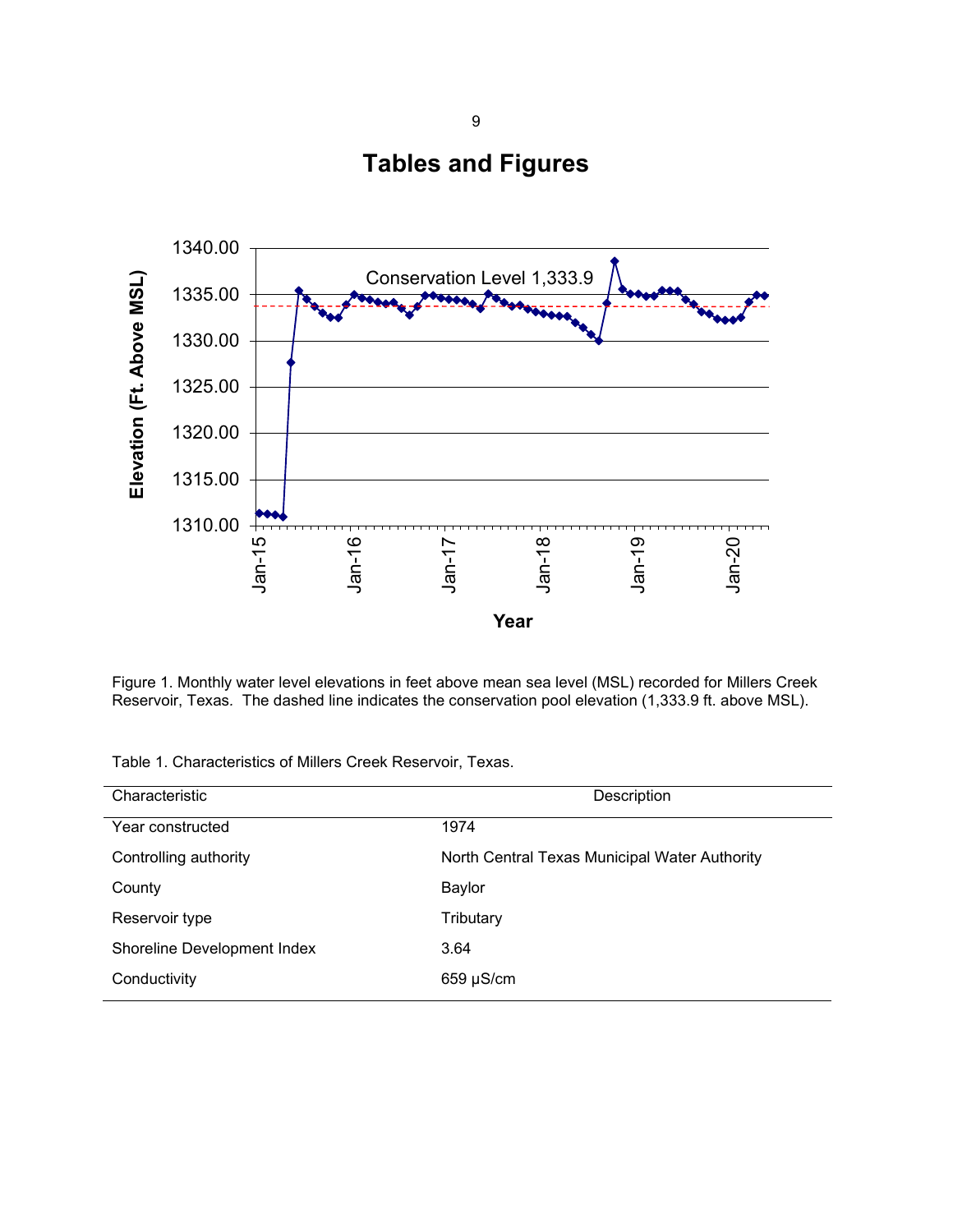<span id="page-11-0"></span>Table 2. Boat ramp characteristics for Millers Creek Reservoir, Texas, July 2019. Reservoir elevation at time of survey was 1,334.3 feet above mean sea level.

| Boat ramp                         | Latitude<br>Longitude<br>(dd) | <b>Public</b> | Parking<br>capacity<br>(N) | Elevation at<br>end of boat<br>ramp (ft) | Condition |
|-----------------------------------|-------------------------------|---------------|----------------------------|------------------------------------------|-----------|
| <b>Millers Creek Boat</b><br>Ramp | 33.41711<br>-99.38057         |               | 50                         | 1.319                                    | Good      |

Table 3. Harvest regulations for Millers Creek Reservoir, Texas.

| <b>Species</b>                                                     | Bag limit                  | Length limit    |
|--------------------------------------------------------------------|----------------------------|-----------------|
| Catfish: Channel and Blue Catfish,<br>their hybrids and subspecies | 25<br>(in any combination) | 12-inch minimum |
| Catfish, Flathead                                                  | 5                          | 18-inch minimum |
| Bass, White                                                        | 25                         | 10-inch minimum |
| Bass, Palmetto                                                     | 5                          | 18-inch minimum |
| Bass, Largemouth                                                   | 5                          | 14-inch minimum |
| Crappie: White and Black Crappie,<br>their hybrids and subspecies  | 25<br>(in any combination) | 10-inch minimum |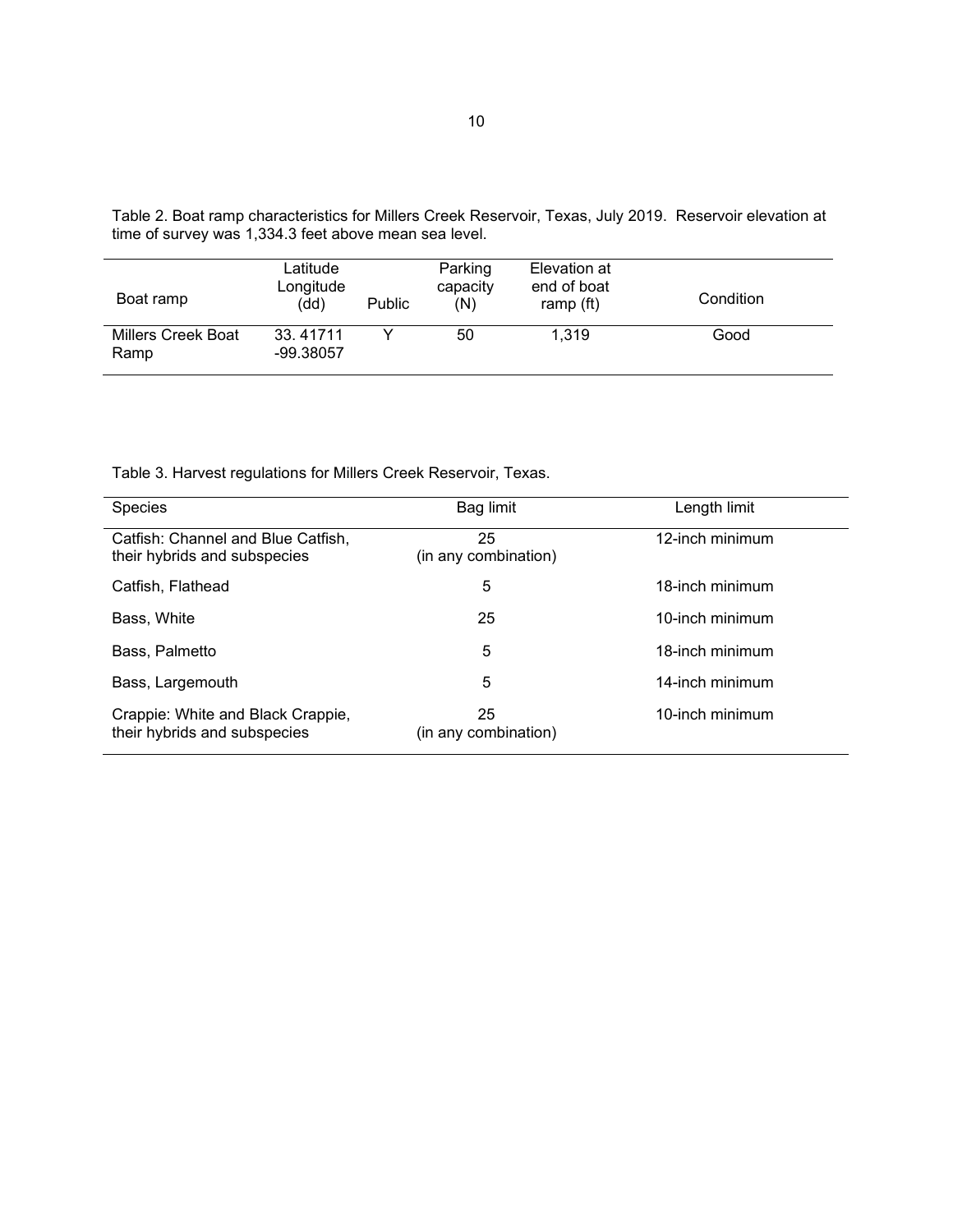|                        |       |               | Life         | Mean    |
|------------------------|-------|---------------|--------------|---------|
| <b>Species</b>         | Year  | <b>Number</b> | <b>Stage</b> | TL (in) |
| <b>Blue Catfish</b>    | 1990  | 19,354        | <b>FGL</b>   | 2.0     |
|                        | 1991  | 19,000        | <b>FGL</b>   | 2.1     |
|                        | Total | 38,354        |              |         |
| <b>Channel Catfish</b> | 1974  | 62,500        | <b>AFGL</b>  | 7.9     |
|                        | 1980  | 750           | <b>UNK</b>   | 0.0     |
|                        | Total | 63,250        |              |         |
| Florida Largemouth     |       |               |              |         |
| Bass                   | 1985  | 93,341        | <b>FRY</b>   | 1.0     |
|                        | 2012  | 87,759        | <b>FGL</b>   | 1.6     |
|                        | 2015  | 16,080        | <b>FGL</b>   | 1.6     |
|                        | 2016  | 182,467       | <b>FGL</b>   | 1.8     |
|                        | Total | 379,647       |              |         |
| Largemouth Bass        | 1974  | 25,000        | <b>UNK</b>   | 0.0     |
|                        | Total | 25,000        |              |         |
| Palmetto Bass          |       |               |              |         |
| (Striped X White       |       |               |              |         |
| Bass hybrid)           | 1980  | 12,376        | <b>UNK</b>   | 0.0     |
|                        | 1982  | 21,036        | <b>UNK</b>   | 0.0     |
|                        | 1994  | 24,900        | <b>FGL</b>   | 1.6     |
|                        | 1995  | 30,457        | <b>FGL</b>   | 1.1     |
|                        | 1997  | 16,256        | <b>FGL</b>   | 1.1     |
|                        | 1999  | 23,048        | <b>FGL</b>   | 1.3     |
|                        | 2002  | 23,090        | <b>FGL</b>   | 1.3     |
|                        | 2004  | 18,013        | <b>FGL</b>   | 1.7     |
|                        | 2006  | 19,000        | <b>FGL</b>   | 1.7     |
|                        | 2008  | 18,600        | <b>FGL</b>   | 1.6     |
|                        | 2009  | 16,510        | <b>FGL</b>   | 1.3     |
|                        | 2012  | 6,605         | <b>FGL</b>   | 2.1     |
|                        | 2013  | 7,533         |              | 0.0     |
|                        | 2015  | 9,501         | <b>FGL</b>   | 2.1     |
|                        | 2016  | 27,539        | FGL          | 1.5     |
|                        | 2017  | 250,505       | <b>FRY</b>   | 0.2     |
|                        | Total | 524,969       |              |         |
| <b>White Crappie</b>   | 1994  | 479           | <b>ADL</b>   | 6.0     |
|                        | 1994  | 3,094         | <b>AFGL</b>  | $5.0\,$ |
|                        | Total | 3,573         |              |         |

<span id="page-12-0"></span>Table 4. Stocking history for Millers Creek Reservoir, Texas. FGL = Fingerling; AFGL = advanced fingerling; UNK = unknown; and ADL = adults.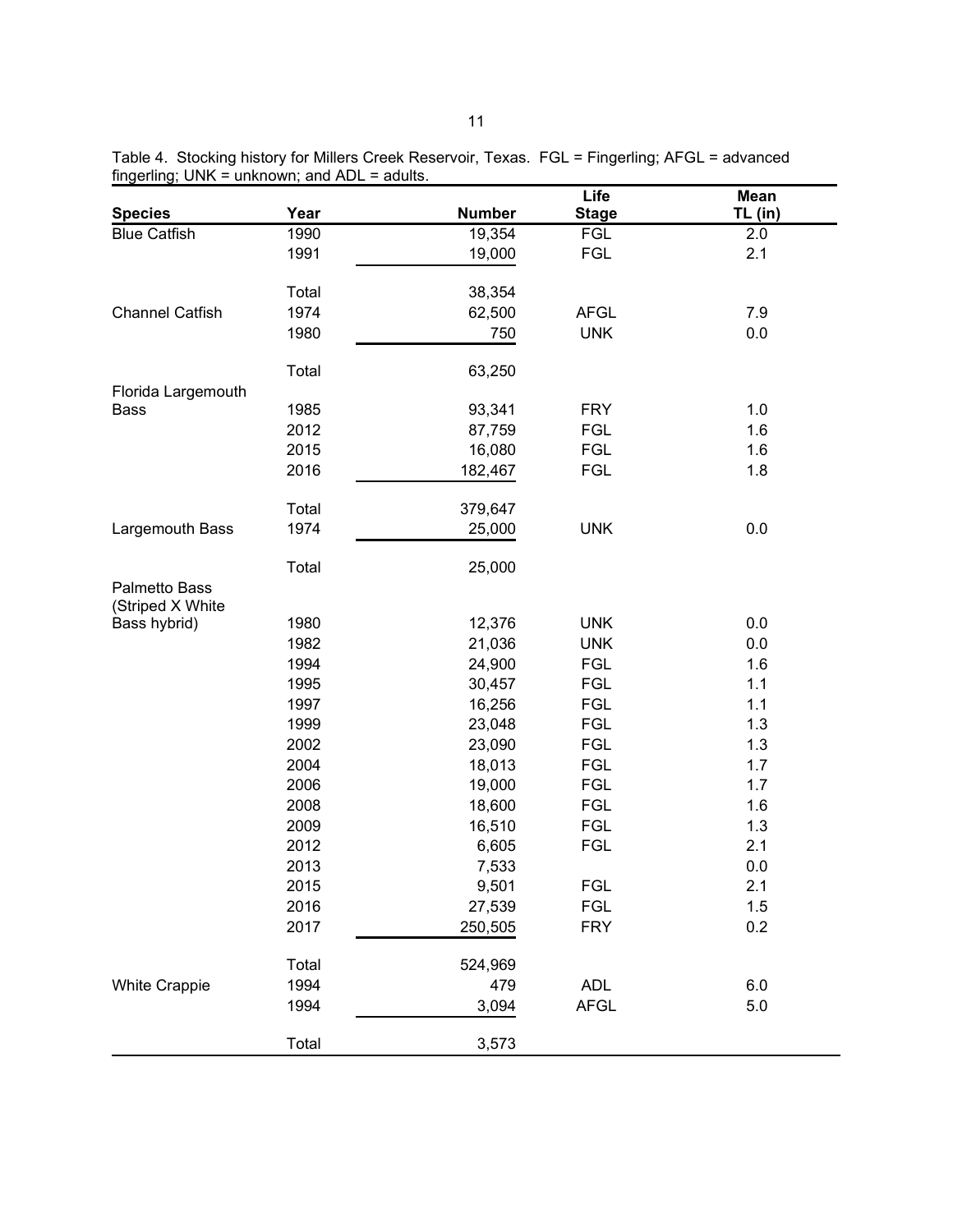| Gear/target species |                              | Survey objective | <b>Metrics</b>    | Sampling objective  |
|---------------------|------------------------------|------------------|-------------------|---------------------|
|                     |                              |                  |                   |                     |
|                     | Electrofishing               |                  |                   |                     |
|                     | Largemouth Bass              | Abundance        | CPUE-Stock        | RSE-Stock $\leq$ 25 |
|                     |                              |                  |                   |                     |
|                     | Bluegill <sup>a</sup>        | Abundance        | CPUE-Total        | $RSE \leq 25$       |
|                     |                              |                  |                   |                     |
|                     | Gizzard Shad <sup>a</sup>    | Abundance        | CPUE-Total        | $RSE \leq 25$       |
|                     |                              |                  |                   |                     |
|                     | Low-frequency electrofishing |                  |                   |                     |
|                     | <b>Blue Catfish</b>          | Abundance        | CPUE-Stock        | RSE-Stock $\leq$ 25 |
|                     |                              |                  |                   |                     |
|                     | Trap netting                 |                  |                   |                     |
|                     | <b>White Crappie</b>         | Abundance        | <b>CPUE-Stock</b> | RSE-Stock $\leq$ 25 |

<span id="page-13-0"></span>Table 5. Objective-based sampling plan components for Millers Creek Reservoir, Texas 2017–2020.

a No additional effort will be expended to achieve an RSE ≤ 25 for CPUE of Bluegill and Gizzard Shad if not reached from designated Largemouth Bass sampling effort. Instead, Largemouth Bass body condition can provide information on forage abundance, vulnerability, or both relative to predator density.

<span id="page-13-1"></span>Table 6. Survey of structural habitat types, Millers Creek Reservoir, Texas, 2015. Shoreline habitat type units are in miles and standing timber is acres.

| Habitat type        | Estimate     | % of total |
|---------------------|--------------|------------|
| Natural             | $10.3$ miles | 60.0       |
| Rocky               | 6.7 miles    | 39.4       |
| Standing timber     | 55.2 acres   | 3.1        |
| Flooded terrestrial | 65.0 acres   | 3.6        |

<span id="page-13-2"></span>Table 7. Survey of aquatic vegetation, Millers Creek Reservoir, Texas, 2003–2019. Surface area (acres) is listed with percent of total reservoir surface area in parentheses.

| Vegetation       | 2003                 | 2007         | 2011 | 2015 | 2019         |
|------------------|----------------------|--------------|------|------|--------------|
| Native submersed | < 0.1 (< 1.0)        | $0.1$ (<1.0) |      |      |              |
| Native emergent  | $0.3$ ( $\leq 0.1$ ) | $0.1$ (<1.0) |      |      | $0.2$ (<0.1) |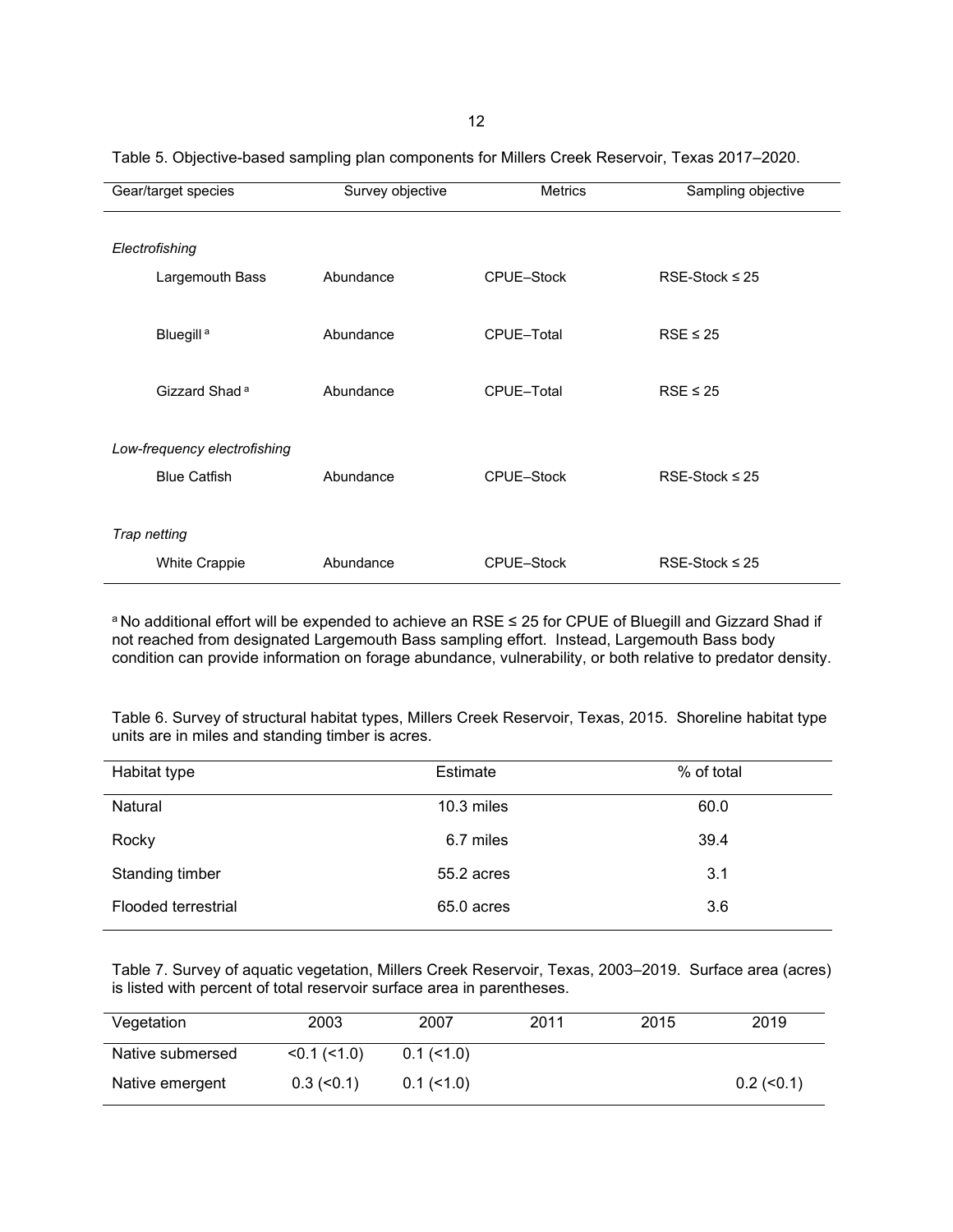<span id="page-14-0"></span>

Figure 2. Number of Gizzard Shad caught per hour (CPUE) and population indices (RSE and N for CPUE and SE for IOV are in parentheses) for fall electrofishing surveys, Millers Creek Reservoir, Texas, 2015, 2017, and 2019.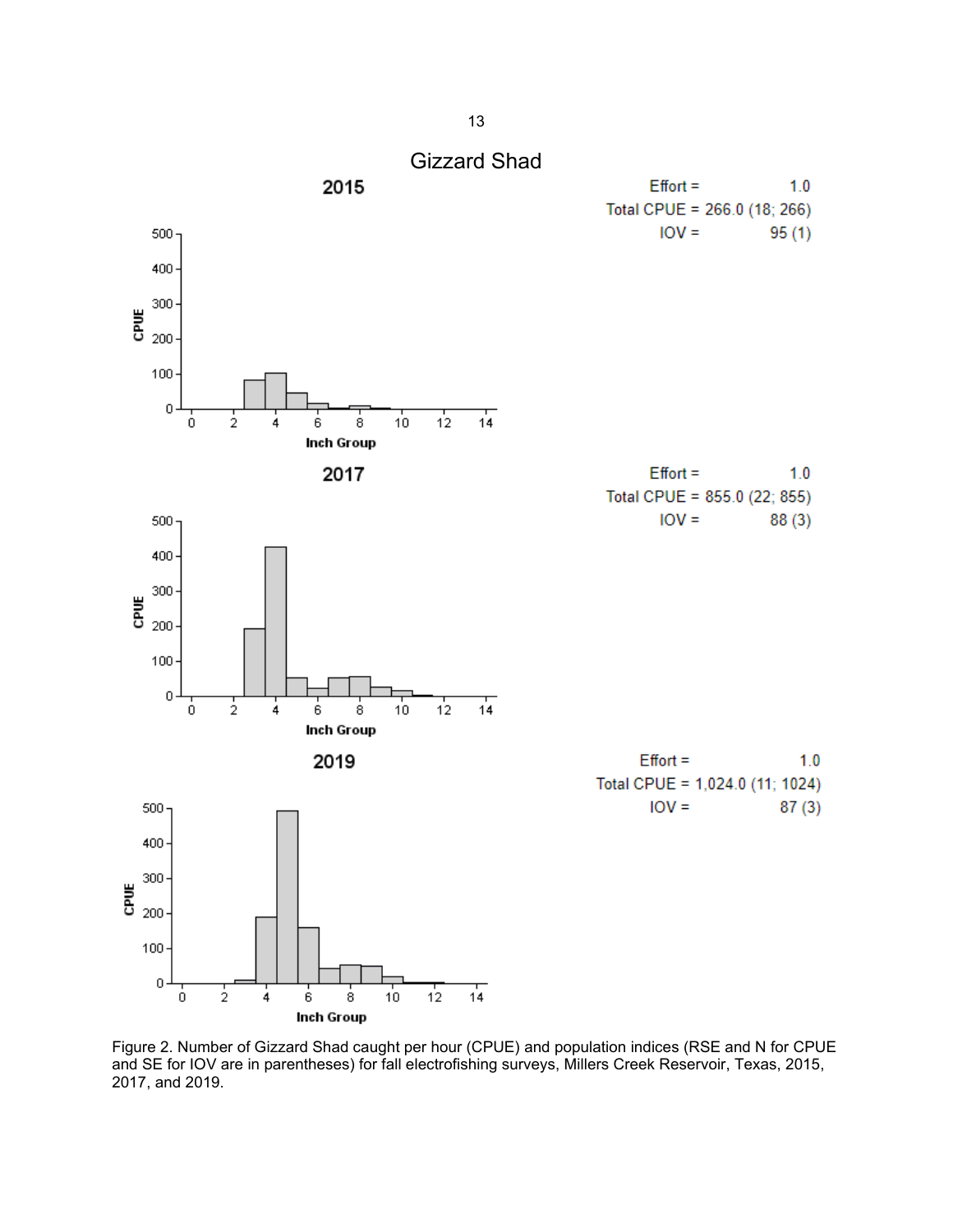

<span id="page-15-0"></span>

Figure 3. Number of Bluegill caught per hour (CPUE) and population indices (RSE and N for CPUE and SE for size structure are in parentheses) for fall electrofishing surveys, Millers Creek Reservoir, Texas, 2015, 2017, and 2019.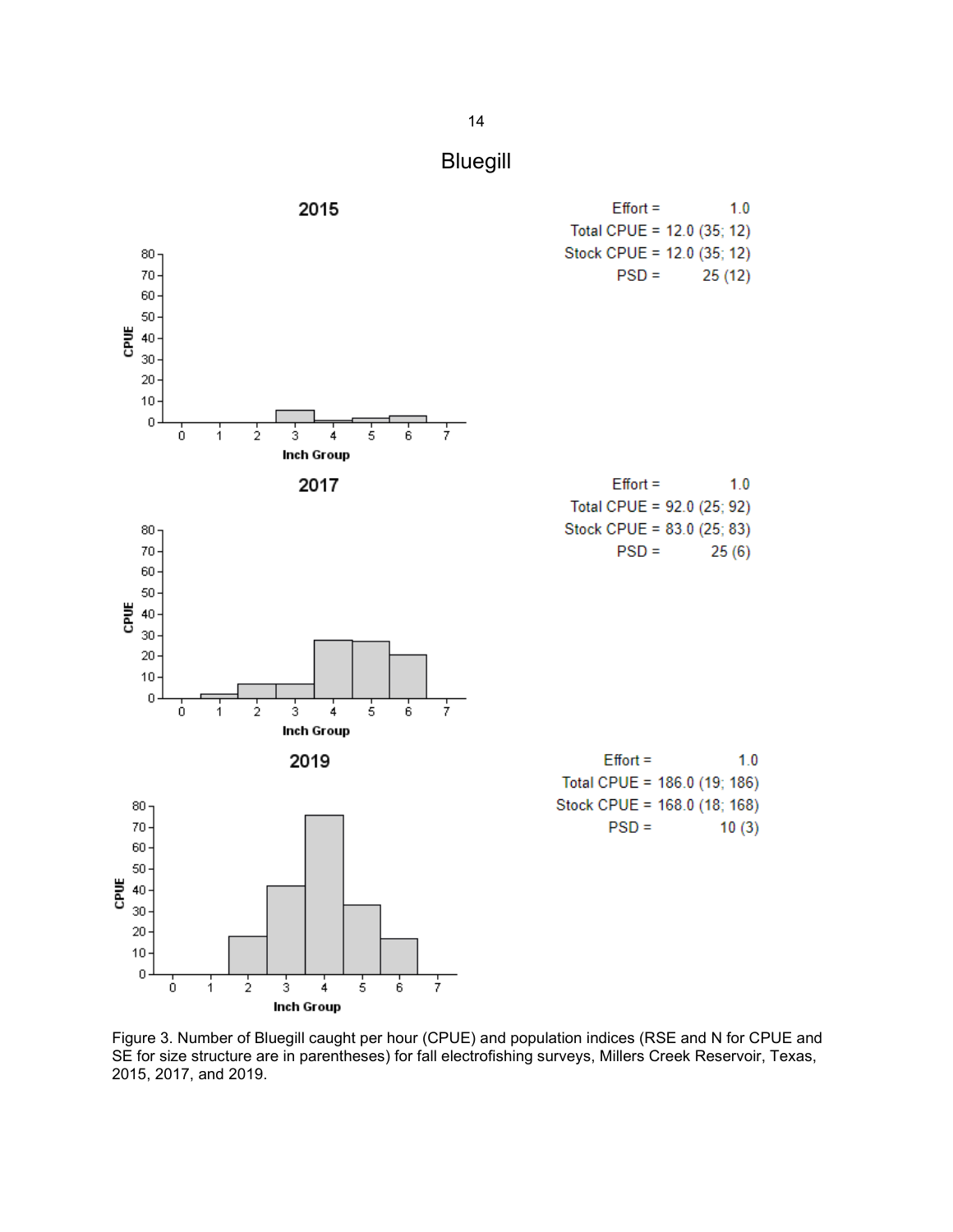<span id="page-16-0"></span>

Figure 4. Number of Blue Catfish caught per hour (CPUE) and population indices (RSE and N for CPUE and SE for size structure are in parentheses) for fall low-frequency electrofishing survey, Millers Creek Reservoir, Texas, 2019. Vertical line indicates minimum length limit.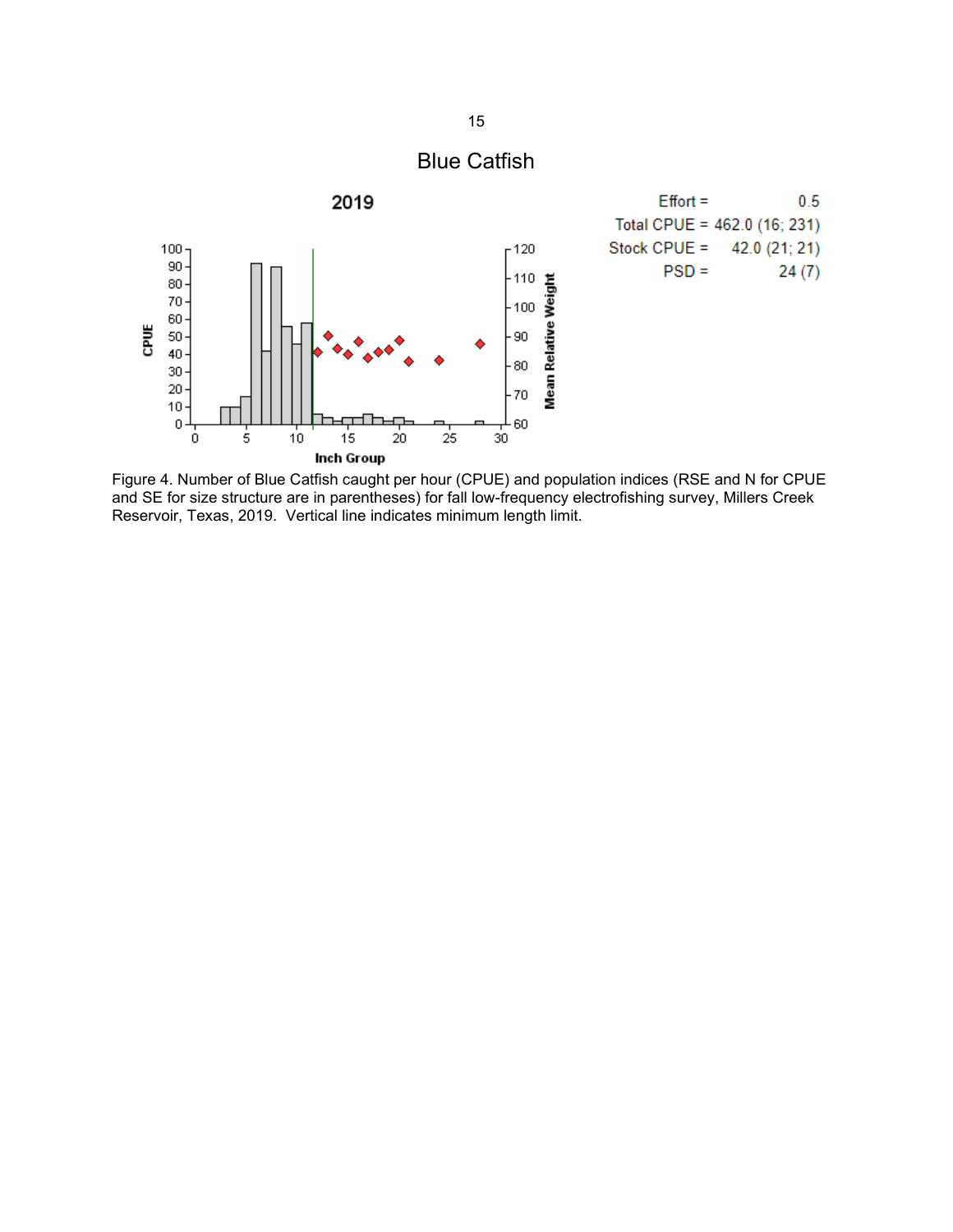#### Largemouth Bass

<span id="page-17-0"></span>

Figure 5. Number of Largemouth Bass caught per hour (CPUE, bars), mean relative weight (diamonds), and population indices (RSE and N for CPUE and SE for size structure are in parentheses) for fall electrofishing surveys, Millers Creek Reservoir, Texas, 2015, 2017, and 2019. Vertical line indicates minimum length limit.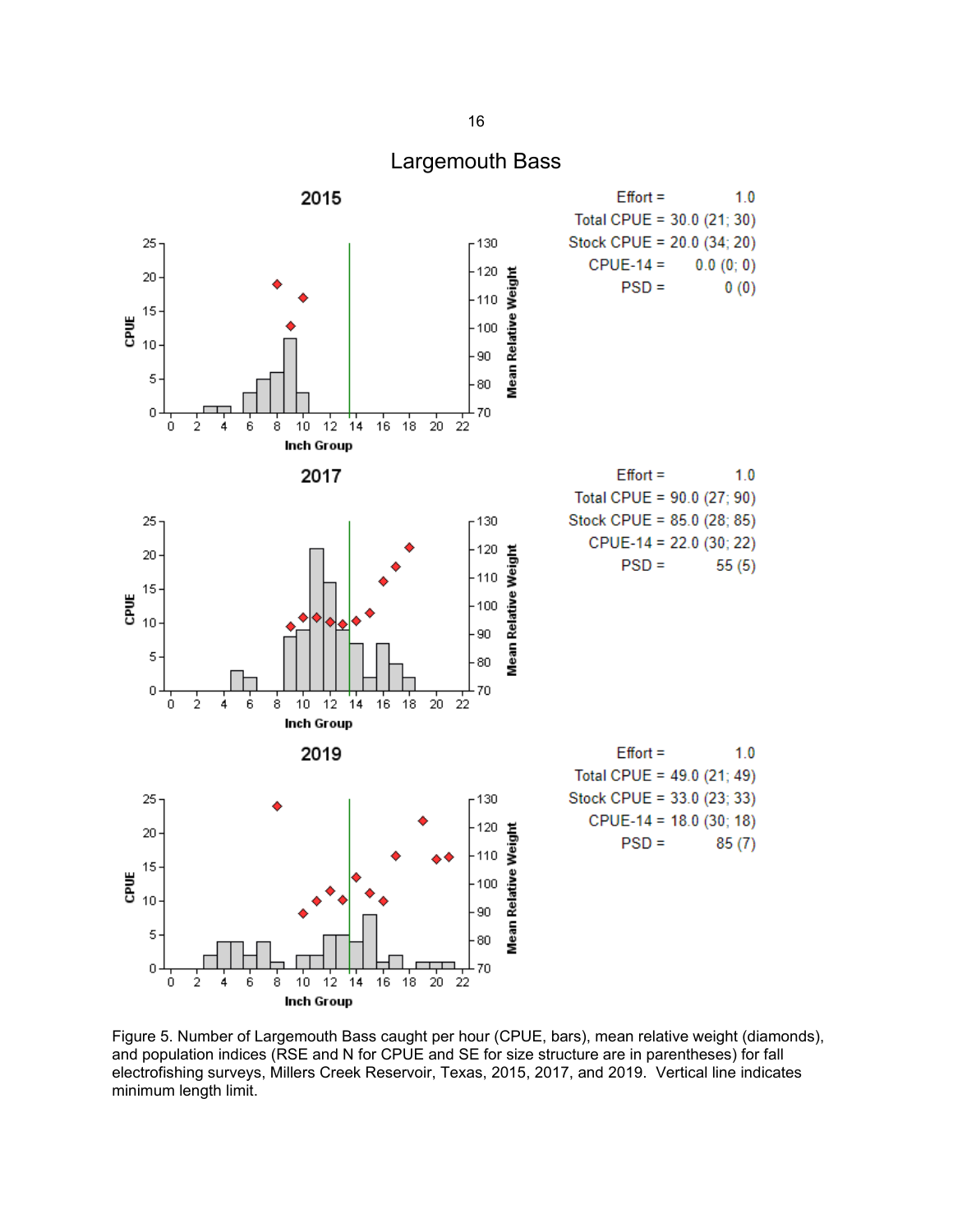<span id="page-18-0"></span>

Figure 6. Number of White Crappie caught per net night (CPUE, bars), mean relative weight (diamonds), and population indices (RSE and N for CPUE and SE for size structure are in parentheses) for fall trap netting surveys, Millers Creek Reservoir, Texas, 2011, 2015, and 2019. Vertical line indicates minimum length limit.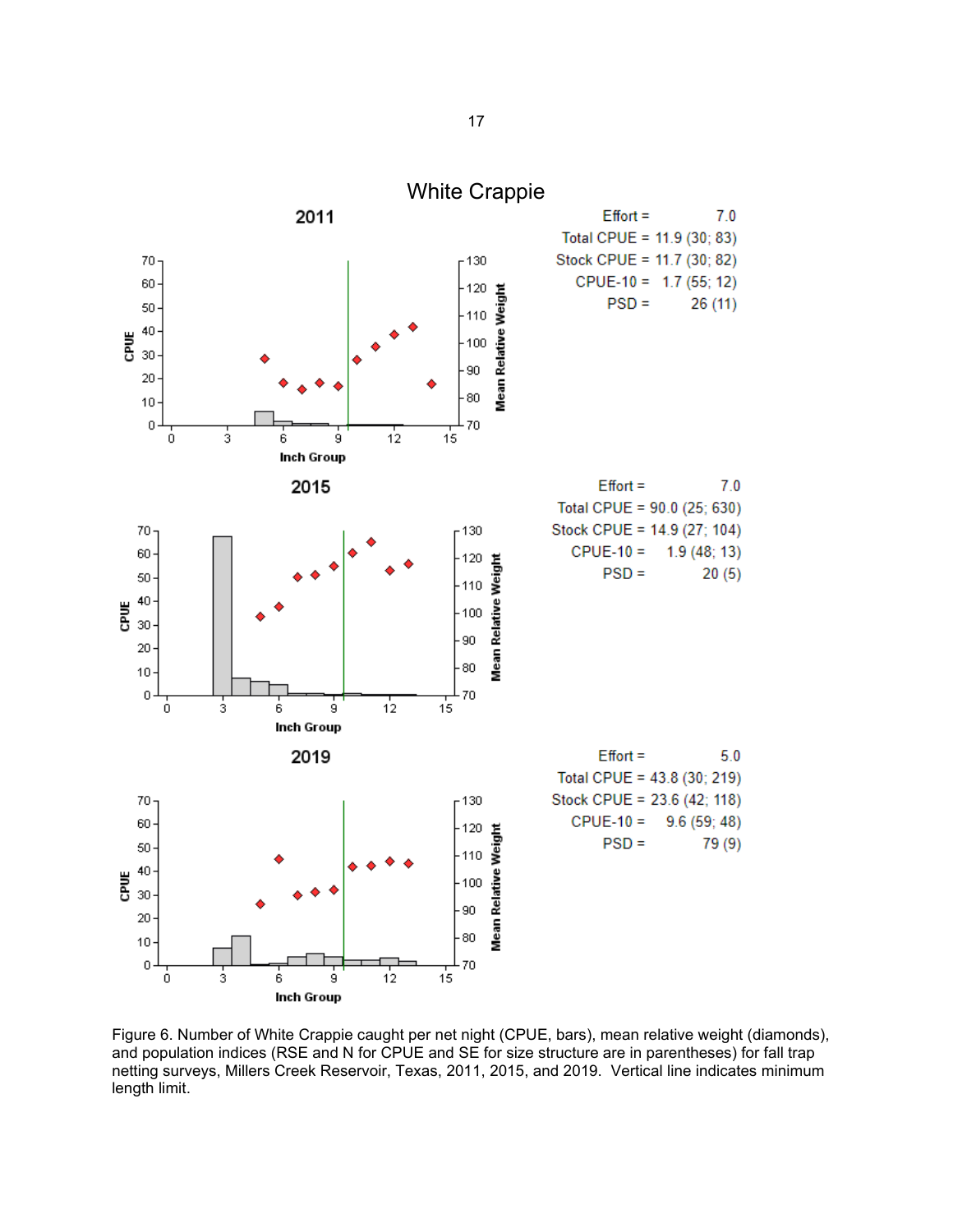# Proposed Sampling Schedule

<span id="page-19-0"></span>Table 8. Proposed sampling schedule for Millers Creek Reservoir, Texas. Survey period is June through May. Gill netting surveys are conducted in the spring, while electrofishing and trap netting surveys are conducted in the fall. Standard survey denoted by S and additional survey denoted by A.

|                                | Survey year |           |           |               |
|--------------------------------|-------------|-----------|-----------|---------------|
|                                | 2020-2021   | 2021-2022 | 2022-2023 | 2023-2024     |
| Angler Access                  |             |           |           | S             |
| <b>Structural Habitat</b>      |             |           |           |               |
| Vegetation                     |             |           |           | S             |
| Electrofishing - Fall          |             |           |           | S             |
| Electrofishing - Spring        | A           |           |           |               |
| Electrofishing - Low frequency |             |           |           | ${\mathsf S}$ |
| Trap netting                   |             |           |           | S             |
| Gill netting                   |             |           |           |               |
| Baited tandem hoop netting     |             |           |           |               |
| Creel survey                   |             |           |           |               |
| Report                         |             |           |           | S             |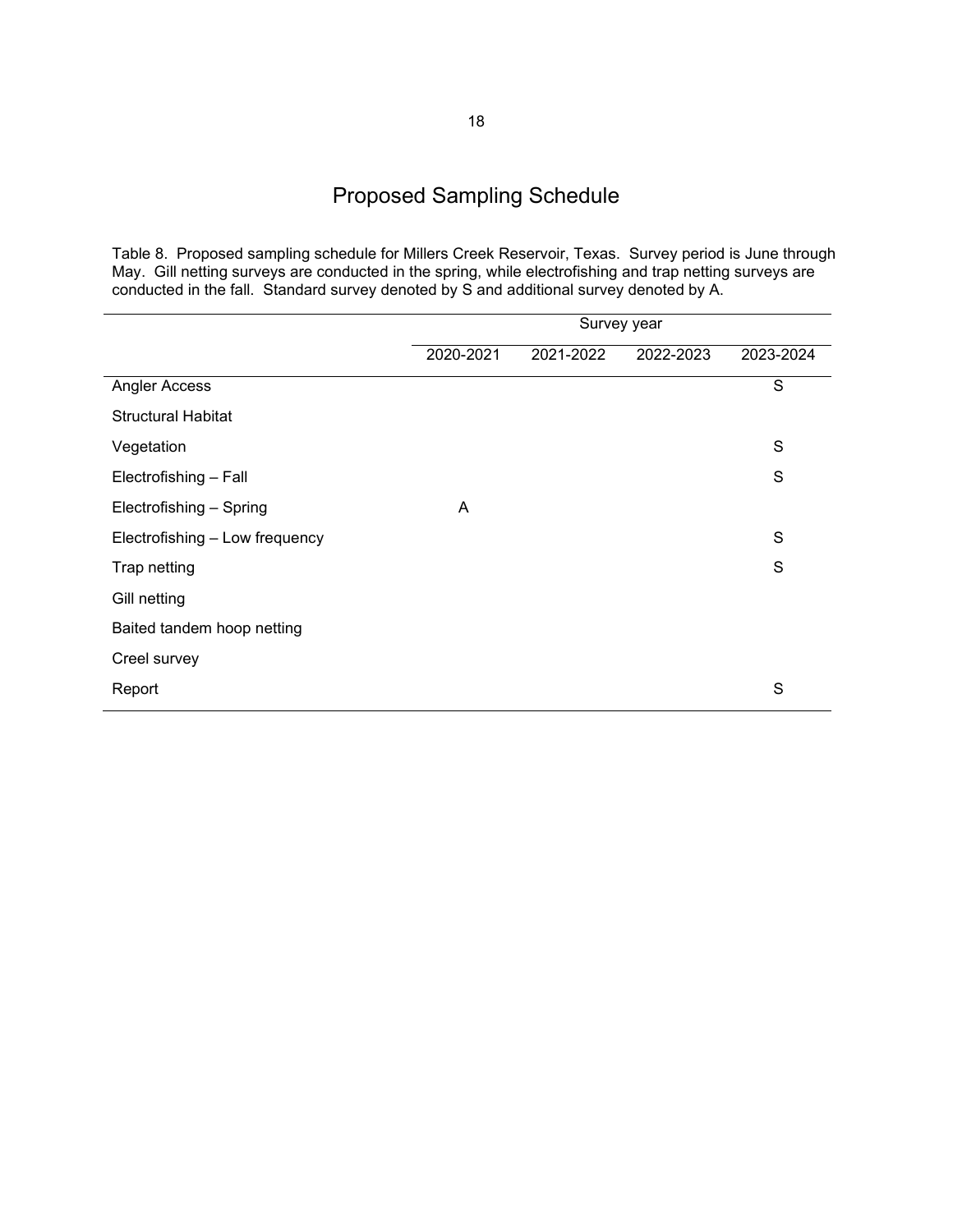# <span id="page-20-0"></span>**APPENDIX A – Catch rates for all species from all gear types**

Number (N) and catch rate (CPUE) (RSE in parentheses) of all target species collected from all gear types from Millers Creek Reservoir, Texas, 2019-2020. Sampling effort was 5 net nights for trap netting, 0.5 hour of low-frequency electrofishing, and 1 hour for electrofishing.

| Species                | Low-frequency<br>Electrofishing |             |              | <b>Trap Netting</b> |              | Electrofishing |  |
|------------------------|---------------------------------|-------------|--------------|---------------------|--------------|----------------|--|
|                        | N                               | <b>CPUE</b> | $\mathsf{N}$ | <b>CPUE</b>         | $\mathsf{N}$ | <b>CPUE</b>    |  |
| <b>Gizzard Shad</b>    |                                 |             | 9            | 1.8(75)             | 1,024.0      | 1,024.0(11)    |  |
| Smallmouth Buffalo     |                                 |             | 1            | 0.2(100)            |              |                |  |
| <b>Blue Catfish</b>    | 231                             | 462.0 (16)  | 1            | 0.2(100)            |              |                |  |
| <b>Channel Catfish</b> |                                 |             | $\mathbf 1$  | 0.2(100)            |              |                |  |
| <b>White Bass</b>      |                                 |             | 5            | 1.0(77)             |              |                |  |
| Green Sunfish          |                                 |             | 3            | 0.6(100)            | 21           | 21.0(37)       |  |
| Bluegill               |                                 |             | 63           | 12.6(58)            | 186          | 186.0 (19)     |  |
| Longear Sunfish        |                                 |             | 3            | 0.6(100)            | 37           | 37.0(39)       |  |
| Largemouth Bass        |                                 |             |              |                     | 49           | 49.0 (21)      |  |
| <b>White Crappie</b>   |                                 |             | 219          | 43.8 (30)           |              |                |  |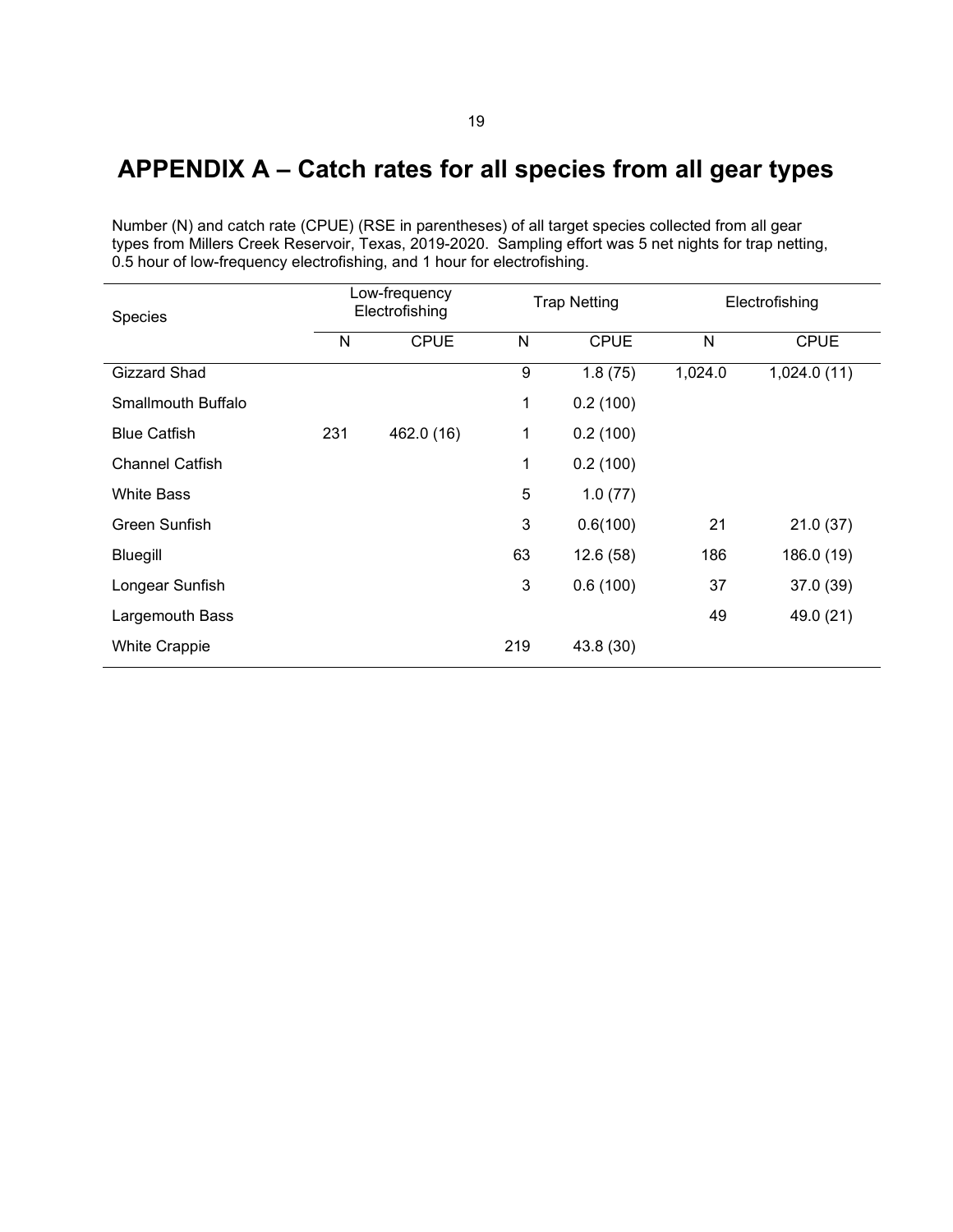

<span id="page-21-0"></span>

Location of sampling sites, Millers Creek Reservoir, Texas, 2019-2020. Trap net, electrofishing, and lowfrequency electrofishing stations are indicated by T, E, and L, respectively. Water level was near full pool at time of sampling.